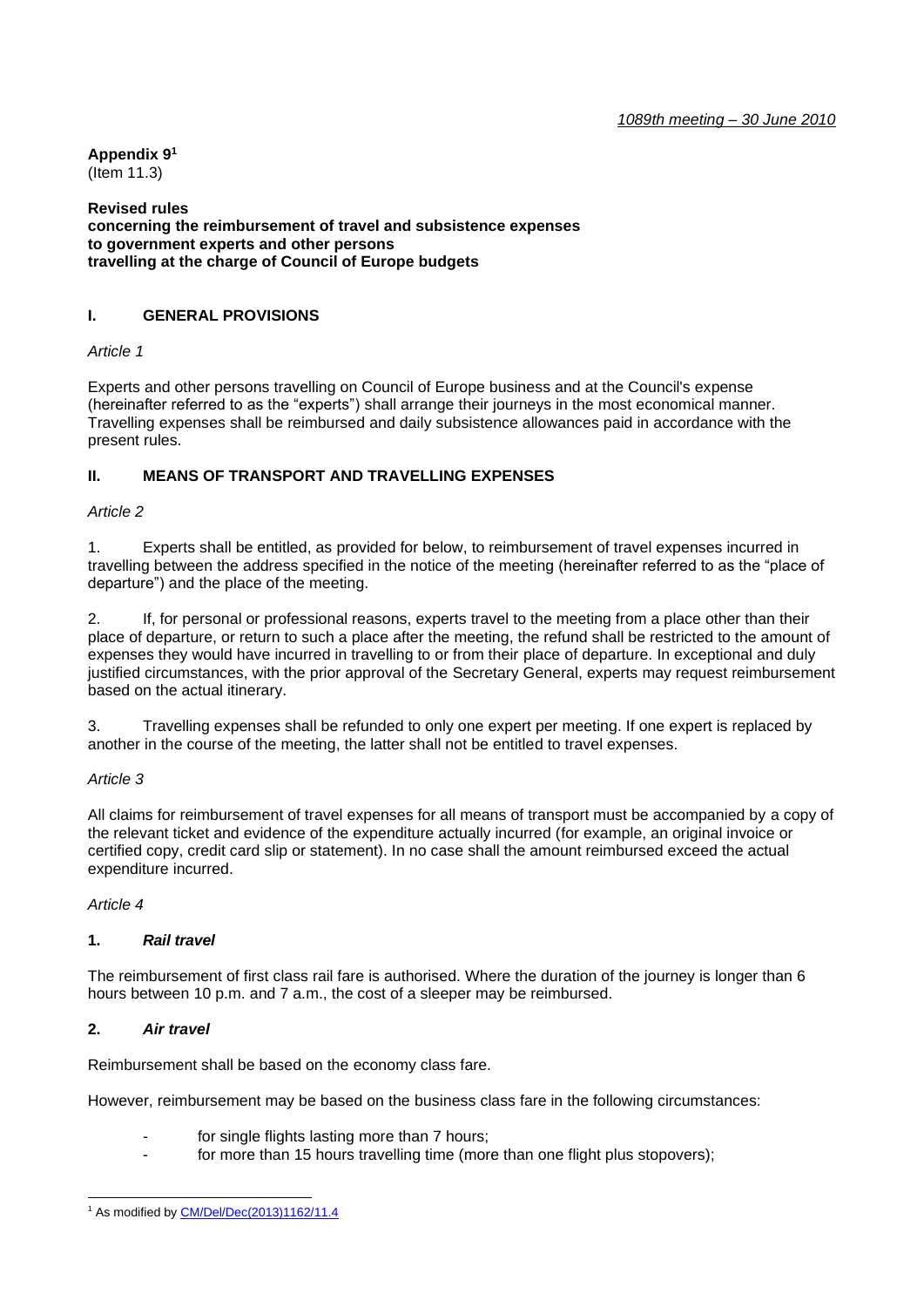for health reasons attested by a medical certificate, which must be submitted with the claim form.

The flight itinerary must be presented to justify the duration of flying time or total travelling time, as appropriate.

Excess baggage charges are not refundable unless justified on grounds of official requirements.

### **3.** *Sea travel*

The reimbursement of travel by sea shall not exceed the amount of the air fare as defined in paragraph 2 above. When experts travel by car, the cost of transporting the car by sea shall not be reimbursed (see Article 6, paragraph 1).

### *Article 5*

1. Transit fares in connection with changing from one means of transport to another, and fares paid for travel between the place of departure and/or the place of the meeting and railway station or airport, are provided for within the daily allowances paid for attendance at meetings and shall not therefore be directly reimbursed. However, when such fares exceed 20% of the amount of the daily allowances paid, the difference may be reimbursed, subject to the prior approval of the Secretary General and on presentation of evidence of the expenditure actually incurred.

2. Local travel costs incurred during meeting days are provided for within the daily allowances paid for attendance at meetings and shall not therefore be directly reimbursed.

### *Article 6*

1. Experts travelling by means other than public transport a distance exceeding 30 kilometres per journey (one-way) shall be refunded a lump sum based on a kilometric allowance determined annually by the Committee of Ministers. Distances over 1600 kilometres for the return journey shall be refunded on the basis of economy class air fare from the nearest airports, unless there is prior approval by the Secretary General authorising reimbursement based on the kilometric allowance. Journeys of less than 30 kilometres (one-way) are not reimbursed.

2. The journey time used as the basis for the calculation of daily allowances shall be the result of the number of kilometres divided by 90 and shall not exceed 24 hours.

3. Related costs, such as toll and parking fees, may only be reimbursed with the prior approval of the Secretary General and only where there is no other possible alternative. Such claims shall be accompanied by evidence of the expenditure actually incurred.

4. If two or more experts entitled to claim expenses use the same car, a refund shall be made only to the person in charge of the vehicle, with an increase of 10% for each passenger.

5. Experts travelling by car do so at their own risk. The Council of Europe disclaims all liability in respect of any accident that may occur during the journey.

# **III. DAILY ALLOWANCES**

# *Article 7*

1. During the meeting, experts shall be entitled to receive an allowance at a daily rate determined annually by the Committee of Ministers (the rate in force as from 1 January 2010 is €175). This rate is the same wherever the meeting takes place. Exceptionally, specific rates may be determined for projects funded through extra-budgetary resources, in particular Council of Europe – European Union joint programmes, as agreed with the donor concerned.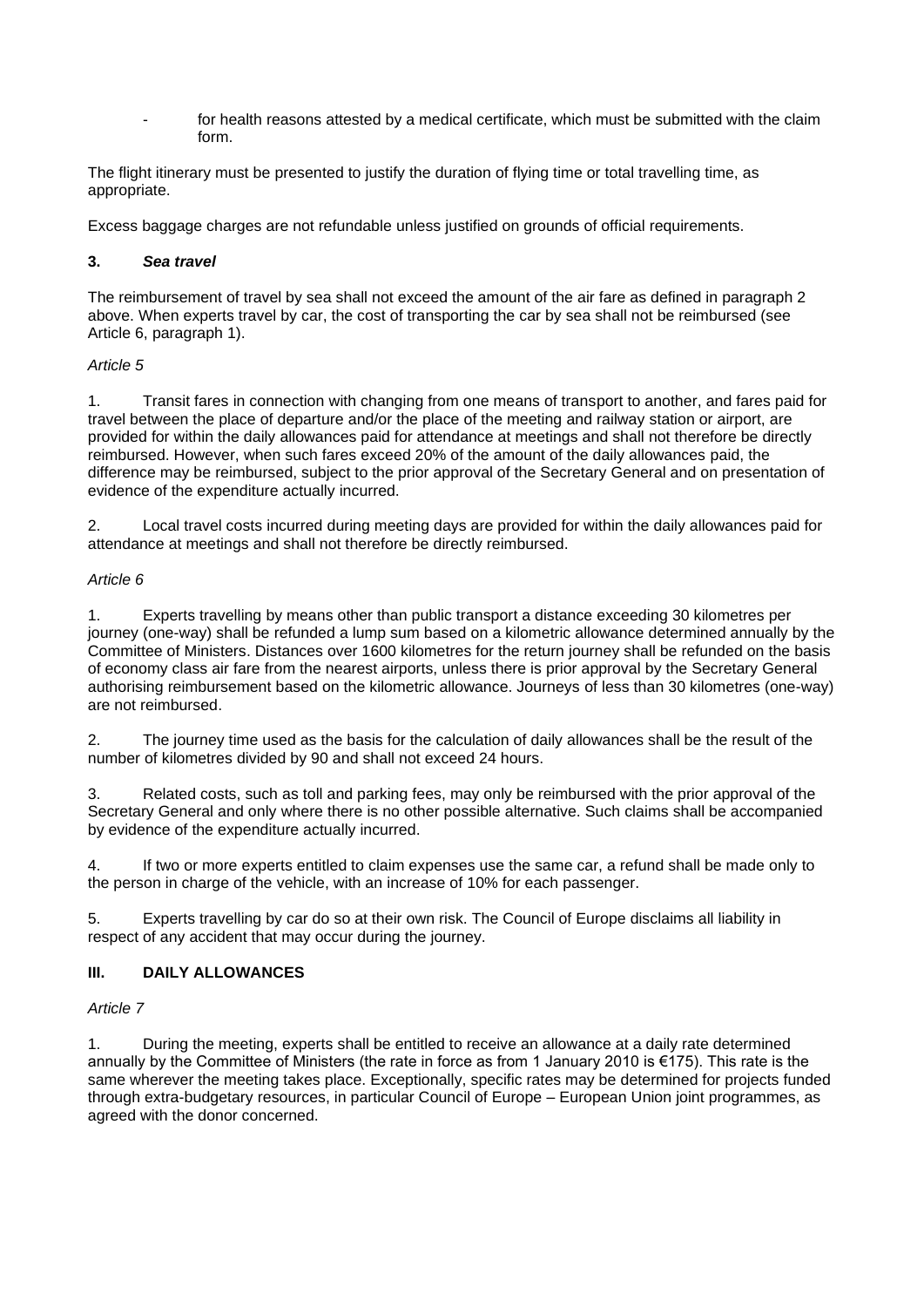2. This allowance shall be deemed to cover all expenditure incurred by experts in attending meetings, except for the travel expenses provided for above. However, where in exceptional and duly justified circumstances, and with the prior approval of the Secretary General, total accommodation costs (room, breakfast and related taxes) amount to more than 60% of the total daily allowances payable in respect of the meeting, experts may submit a claim for a supplementary payment. Any such claim must be supported by original vouchers attesting the actual expenditure incurred on accommodation.

### *Article 8*

- 1. The duration of the period conferring entitlement to the allowance shall be determined as follows:
	- i. Experts shall be entitled to the daily allowance for each 24-hour period covered by the duration of the mission to and from the meeting. The duration taken into account for the entitlement to daily allowances shall not exceed the shortest necessary for attendance at the meeting in accordance with the means of transport taken as the basis for the refund of travel expenses, as determined by the rules above.
	- ii. The daily allowance shall not be payable for any period of less than 4 hours.
	- iii. Where the duration of the journey is equal to or more than 4 hours but less than 8 hours and no hotel accommodation is involved, the expert shall be paid a quarter of the daily allowance. The same shall apply to any period equal to or more than 4 hours but less than 8 hours, in excess of 24 hours or any multiple of 24 hours.
	- iv. Where the duration of the journey is equal to or more than 8 hours but less than 24 hours and no hotel accommodation is involved, the expert shall be paid half the daily allowance. The same shall apply to any period equal to or more than 8 hours but less than 24 hours, in excess of 24 hours or any multiple of 24 hours.
	- v. Where the duration of the journey is equal to or more than 4 hours but less than 24 hours and hotel accommodation is involved, the expert shall be paid the full amount of the daily allowance. The same shall apply to any period equal to or more than 4 hours and less than 24 hours, in excess of 24 hours or any multiple of 24 hours.

2. In the case of air, rail and sea travel, the duration of the return journey shall be increased for the purpose of calculating the subsistence allowance, by a fixed period of 2 hours.

3. Experts shall declare any meals or overnight accommodation provided to them free of charge. Where overnight accommodation or meals of experts are provided free of charge the daily allowance shall be reduced, unless the Secretary General decides otherwise, by the following amounts:

| $\sim$                   | Overnight accommodation                                                                                    | €87.50 <sup>2</sup> (per night) |
|--------------------------|------------------------------------------------------------------------------------------------------------|---------------------------------|
| $\overline{\phantom{0}}$ | (50% of the daily allowance)<br>In respect of main meals (lunch or dinner)<br>(15% of the daily allowance) | €26.25 <sup>3</sup> (per meal)  |

### **IV. OTHER EXPENSES**

#### *Article 9*

1. Other expenses incurred by experts in connection with their attendance at the meeting, such as visa fees and vaccination costs, which are strictly unavoidable, shall be reimbursed. Such claims shall be accompanied by evidence of the expenditure actually incurred.

<sup>2</sup> Rate in force at 1 January 2010.

<sup>&</sup>lt;sup>3</sup> Rate in force at 1 January 2010.